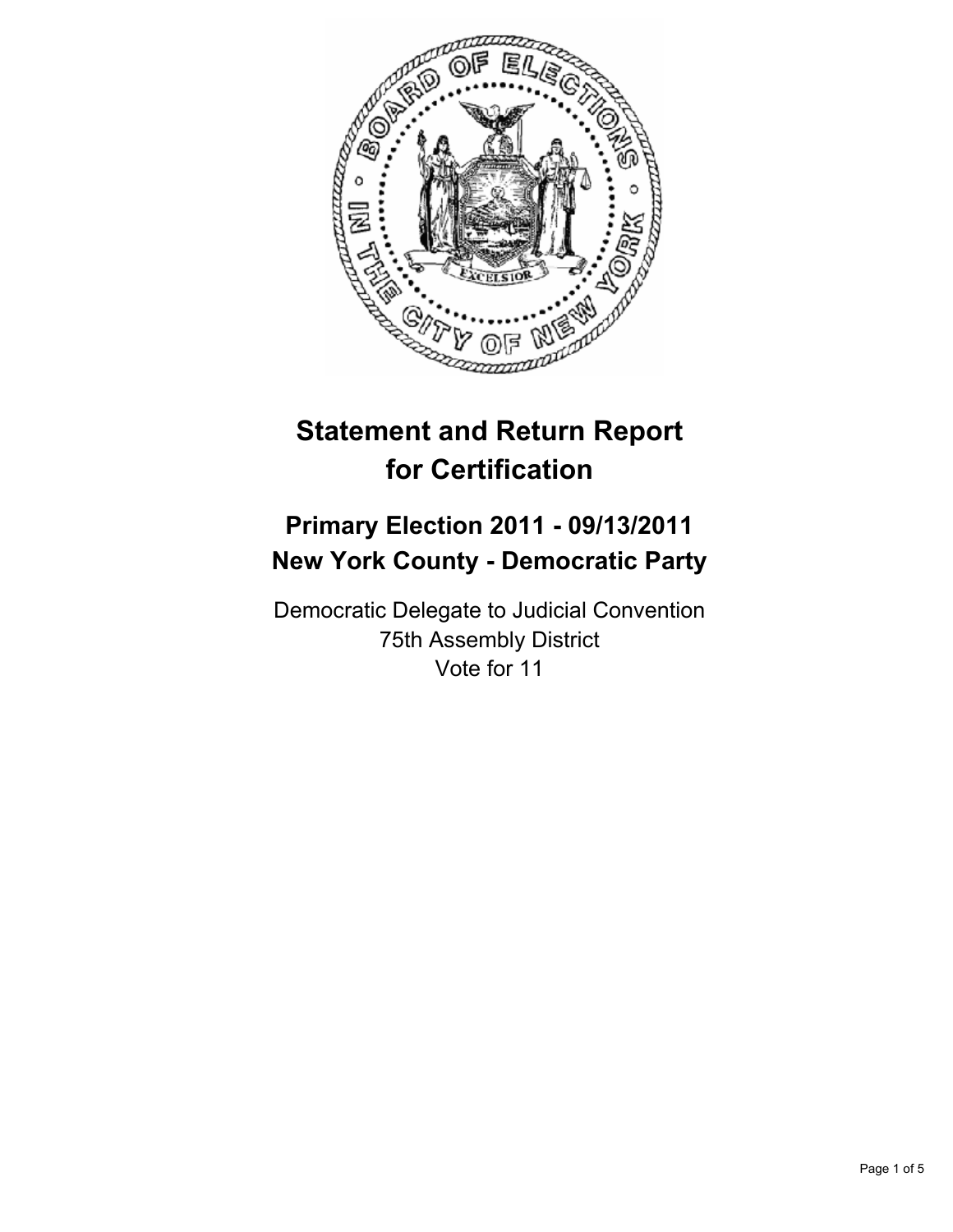

## **Assembly District 75**

| <b>PUBLIC COUNTER</b>                                    | 3,348        |
|----------------------------------------------------------|--------------|
| <b>EMERGENCY</b>                                         | 0            |
| ABSENTEE/MILITARY                                        | 170          |
| <b>FEDERAL</b>                                           | 0            |
| <b>SPECIAL PRESIDENTIAL</b>                              | 0            |
| <b>AFFIDAVIT</b>                                         | 31           |
| <b>Total Ballots</b>                                     | 3,549        |
| Less - Inapplicable Federal/Special Presidential Ballots | 0            |
| <b>Total Applicable Ballots</b>                          | 3,549        |
| MICHAEL SPILLANE                                         | 1,376        |
| STEVEN D SKYLES-MULLIGAN                                 | 1,128        |
| <b>MARY A D'ELIA</b>                                     | 1,475        |
| <b>MAE DORIS CORRIGAN</b>                                | 1,302        |
| <b>THOMAS J MCMANUS</b>                                  | 1,414        |
| PAUL J GRONCKI                                           | 1,071        |
| <b>THOMAS WALSH</b>                                      | 1,276        |
| <b>SANDRA M MARSH</b>                                    | 1,411        |
| AISHLING E SIMPSON                                       | 1,079        |
| <b>JUDY RICHHEIMER</b>                                   | 1,344        |
| <b>THOMAS M GRECO</b>                                    | 1,189        |
| SYLVIA SCHWARTZ                                          | 1,100        |
| <b>MOLLY KATZ</b>                                        | 1,225        |
| <b>GOLDIE GOLD</b>                                       | 1,068        |
| YETTA G KURLAND                                          | 1,283        |
| <b>HOPE BERNSTEIN</b>                                    | 1,065        |
| <b>BRIDGET OTERI ROBINSON</b>                            | 906          |
| <b>ESTHER MELAMED</b>                                    | 942          |
| <b>FRIEDA KOWANSKY</b>                                   | 897          |
| <b>RUTH SHAPIRO</b>                                      | 1,183        |
| <b>JANIS KLEIN</b>                                       | 921          |
| <b>NAOMI HUTTER</b>                                      | 956          |
| ADOLF HITLER (WRITE-IN)                                  | 1            |
| ALEXANDRA POMERANTZ (WRITE-IN)                           | 1            |
| ANTHONY BRINDISI (WRITE-IN)                              | $\mathbf{1}$ |
| <b>BARACK OBAMA (WRITE-IN)</b>                           | 1            |
| <b>BOB BURNER (WRITE-IN)</b>                             | 1            |
| CAROLYN MALONY (WRITE-IN)                                | 1            |
| DAN QUART (WRITE-IN)                                     | 1            |
| DANIEL GELBER (WRITE-IN)                                 | 1            |
| DAVID CARAWAY (WRITE-IN)                                 | 1            |
| DAVID D. WEPRIM (WRITE-IN)                               | 1            |
| DAVID GOLAB (WRITE-IN)                                   | 1            |
| DAVID WARREN (WRITE-IN)                                  | 1            |
| DIMM FOX (WRITE-IN)                                      | 1            |
| E. THOMAS (WRITE-IN)                                     | 1            |
| INDEPENDENT (WRITE-IN)                                   | 1            |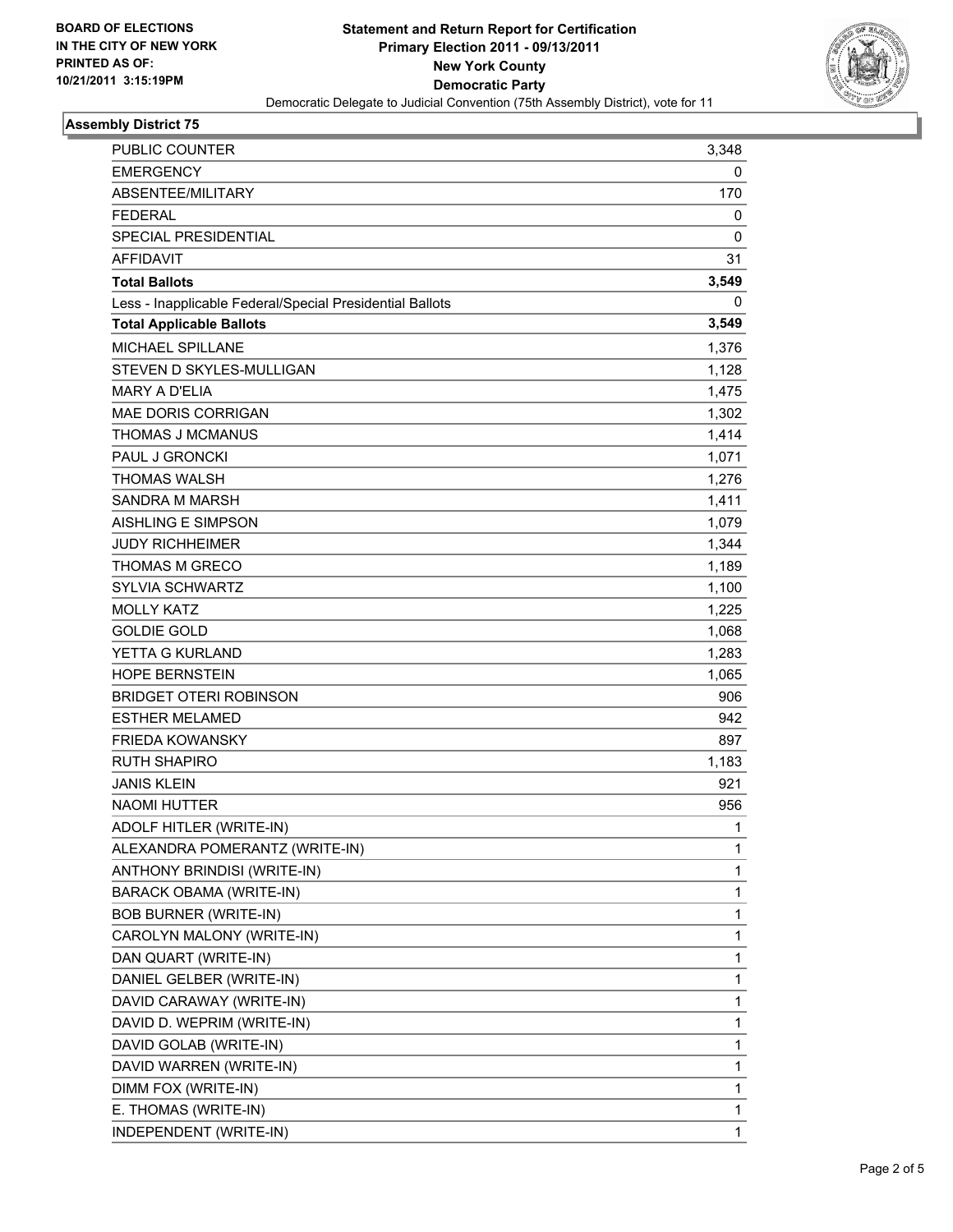

## **Assembly District 75**

| JAMES LYONS (WRITE-IN)        | 1      |
|-------------------------------|--------|
| JENNIFER BERG (WRITE-IN)      | 1      |
| JENNIFER RAJNUNA (WRITE-IN)   | 1      |
| JESSE S. CAMPOAMOR (WRITE-IN) | 2      |
| JOHN SCOTT (WRITE-IN)         | 1      |
| <b>JUDI STEIN (WRITE-IN)</b>  | 1      |
| LEONARD ACONIKY (WRITE-IN)    | 1      |
| LEWIS BLACK (WRITE-IN)        | 1      |
| LISA RUBIN (WRITE-IN)         | 1      |
| MARK W. FRANKS (WRITE-IN)     | 1      |
| MARSH (WRITE-IN)              | 1      |
| MICHAEL SABTINO (WRITE-IN)    | 1      |
| NADER (WRITE-IN)              | 1      |
| NO NAME (WRITE-IN)            | 72     |
| PAUL BOKEN (WRITE-IN)         | 1      |
| PAULA NEWELL (WRITE-IN)       | 1      |
| PERCY PALMER (WRITE-IN)       | 1      |
| QUINN (WRITE-IN)              | 1      |
| QUNELL DENNIS (WRITE-IN)      | 1      |
| RALPH NADEL (WRITE-IN)        | 1      |
| RICH GOTTFRED (WRITE-IN)      | 1      |
| SABRINA KRAUS (WRITE-IN)      | 1      |
| SADYE L. VASSIL (WRITE-IN)    | 2      |
| SEAN PATRICK KELLY (WRITE-IN) | 1      |
| STRINGER (WRITE-IN)           | 1      |
| TOM CANNATARO (WRITE-IN)      | 1      |
| TOMDANE (WRITE-IN)            | 1      |
| TONY CANNATORO (WRITE-IN)     | 1      |
| <b>Total Votes</b>            | 25,727 |
| Unrecorded                    | 13,312 |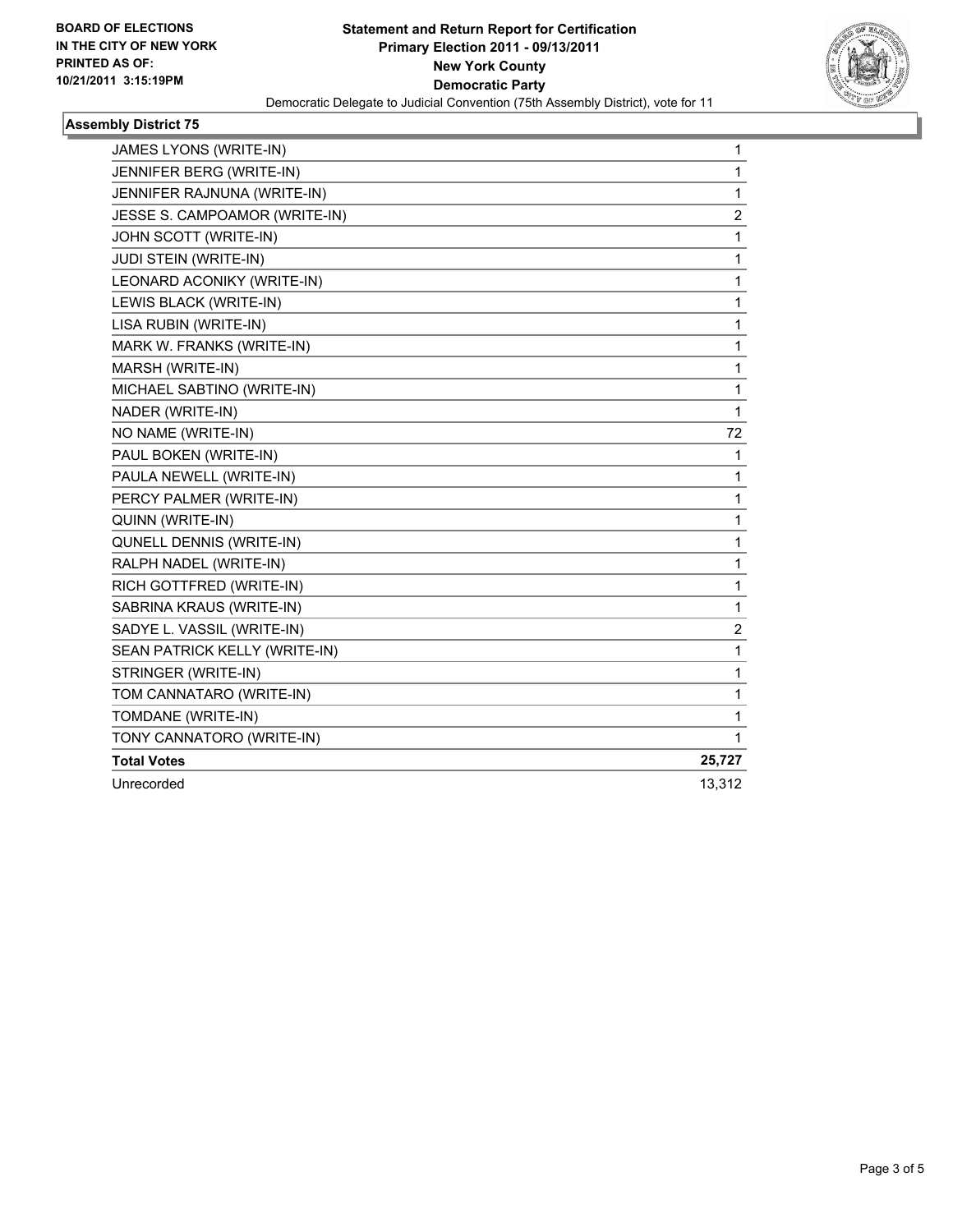

### **Total for Democratic Delegate to Judicial Convention (75th Assembly District) - New York County**

| PUBLIC COUNTER                                           | 3,348        |
|----------------------------------------------------------|--------------|
| <b>EMERGENCY</b>                                         | 0            |
| ABSENTEE/MILITARY                                        | 170          |
| <b>FEDERAL</b>                                           | 0            |
| SPECIAL PRESIDENTIAL                                     | 0            |
| <b>AFFIDAVIT</b>                                         | 31           |
| <b>Total Ballots</b>                                     | 3,549        |
| Less - Inapplicable Federal/Special Presidential Ballots | 0            |
| <b>Total Applicable Ballots</b>                          | 3,549        |
| MICHAEL SPILLANE                                         | 1,376        |
| STEVEN D SKYLES-MULLIGAN                                 | 1,128        |
| <b>MARY A D'ELIA</b>                                     | 1,475        |
| <b>MAE DORIS CORRIGAN</b>                                | 1,302        |
| THOMAS J MCMANUS                                         | 1,414        |
| <b>PAUL J GRONCKI</b>                                    | 1,071        |
| <b>THOMAS WALSH</b>                                      | 1,276        |
| <b>SANDRA M MARSH</b>                                    | 1,411        |
| AISHLING E SIMPSON                                       | 1,079        |
| <b>JUDY RICHHEIMER</b>                                   | 1,344        |
| <b>THOMAS M GRECO</b>                                    | 1,189        |
| <b>SYLVIA SCHWARTZ</b>                                   | 1,100        |
| <b>MOLLY KATZ</b>                                        | 1,225        |
| <b>GOLDIE GOLD</b>                                       | 1,068        |
| YETTA G KURLAND                                          | 1,283        |
| <b>HOPE BERNSTEIN</b>                                    | 1,065        |
| <b>BRIDGET OTERI ROBINSON</b>                            | 906          |
| <b>ESTHER MELAMED</b>                                    | 942          |
| <b>FRIEDA KOWANSKY</b>                                   | 897          |
| <b>RUTH SHAPIRO</b>                                      | 1,183        |
| <b>JANIS KLEIN</b>                                       | 921          |
| <b>NAOMI HUTTER</b>                                      | 956          |
| ADOLF HITLER (WRITE-IN)                                  | $\mathbf{1}$ |
| ALEXANDRA POMERANTZ (WRITE-IN)                           | 1            |
| ANTHONY BRINDISI (WRITE-IN)                              | 1            |
| <b>BARACK OBAMA (WRITE-IN)</b>                           | 1            |
| <b>BOB BURNER (WRITE-IN)</b>                             | 1            |
| CAROLYN MALONY (WRITE-IN)                                | 1            |
| DAN QUART (WRITE-IN)                                     | 1            |
| DANIEL GELBER (WRITE-IN)                                 | 1            |
| DAVID CARAWAY (WRITE-IN)                                 | 1            |
| DAVID D. WEPRIM (WRITE-IN)                               | 1            |
| DAVID GOLAB (WRITE-IN)                                   | 1            |
| DAVID WARREN (WRITE-IN)                                  | 1            |
| DIMM FOX (WRITE-IN)                                      | 1            |
| E. THOMAS (WRITE-IN)                                     | 1            |
| INDEPENDENT (WRITE-IN)                                   | 1            |